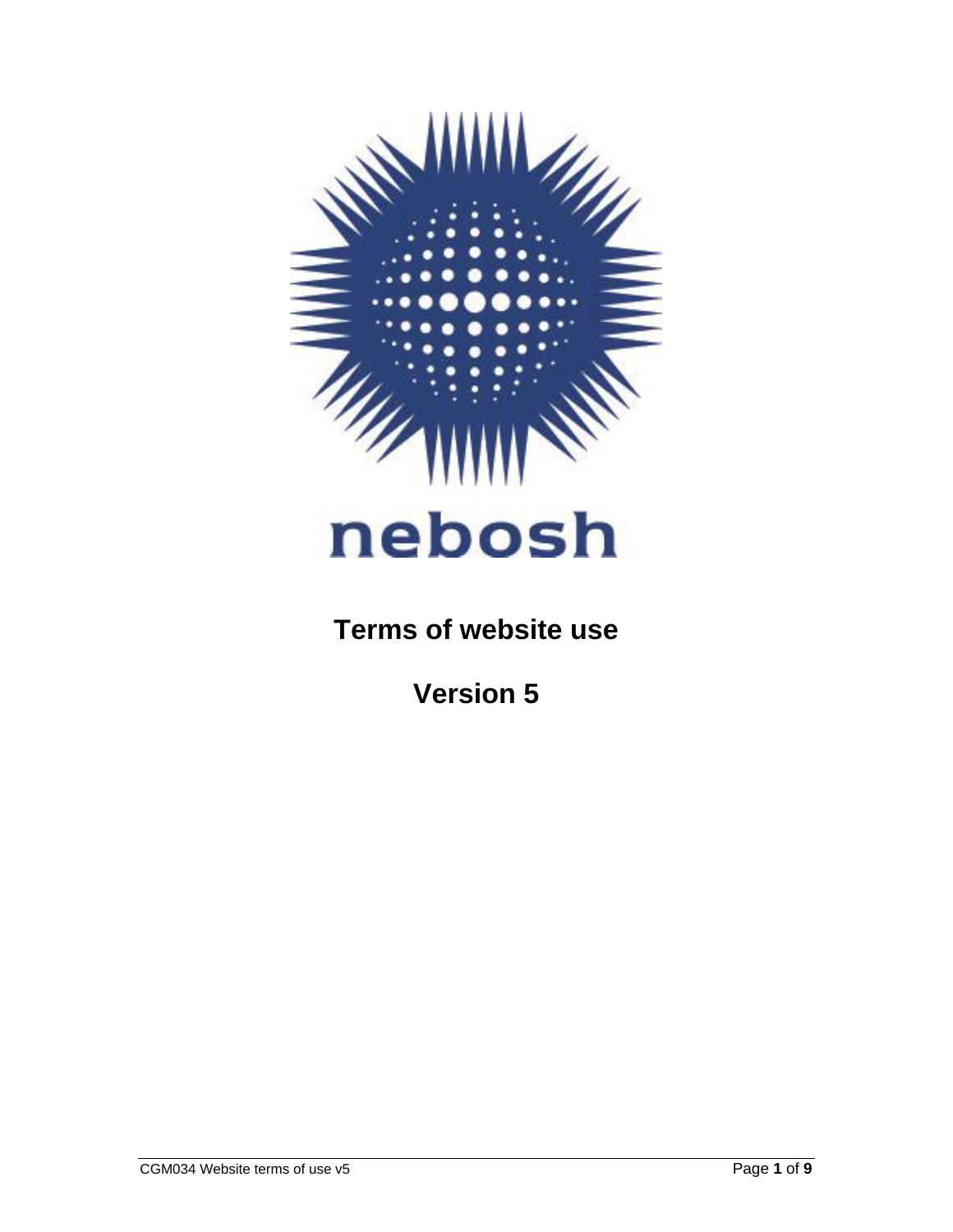# **Contents**

| 1.  |  |
|-----|--|
| 2.  |  |
| 3.  |  |
| 4.  |  |
| 5.  |  |
| 6.  |  |
| 7.  |  |
| 8.  |  |
| 9.  |  |
| 10. |  |
| 11. |  |
| 12. |  |
| 13. |  |
| 14. |  |
| 15. |  |
| 16. |  |
| 17. |  |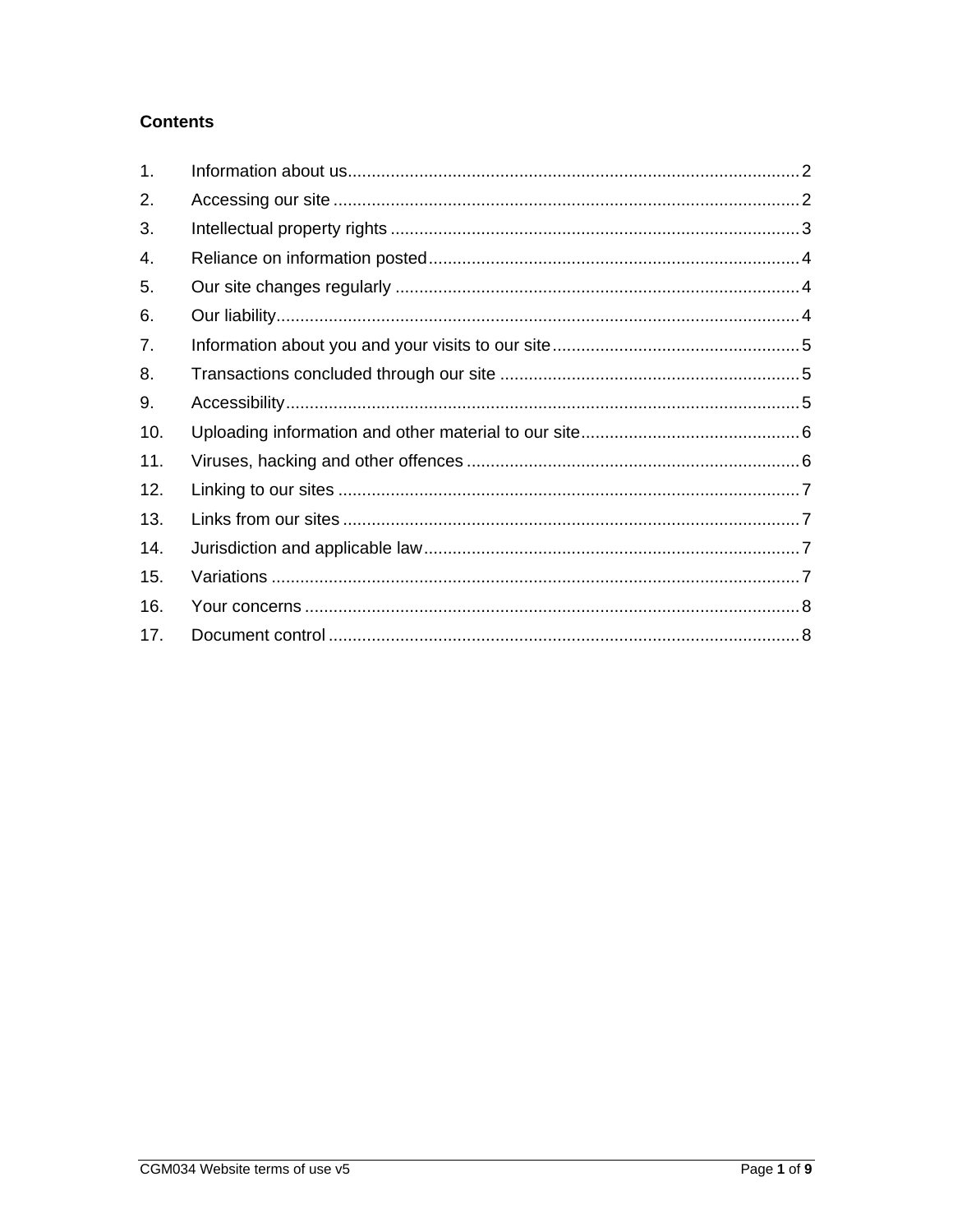THE NATIONAL EXAMINATION BOARD IN OCCUPATIONAL SAFETY AND HEALTH ("**NEBOSH**") ("**we/us/our**") set out below (together with the Privacy Policy and other documents referred to on it) the terms of use on which you may make use of the websites operated by NEBOSH or any of its subsidiaries and or affiliates (our "**sites**"), whether as a guest or a registered user. These website terms of use apply to all NEBOSH websites.

Please read these terms of use carefully before you start to use the sites. By using our sites, you indicate that you accept these terms of use and that you agree to abide by them. If you do not agree to these terms of use, please refrain from using our sites.

# <span id="page-2-0"></span>**1. Information about us**

- 1.1. THE NATIONAL EXAMINATION BOARD IN OCCUPATIONAL SAFETY AND HEALTH are registered in England and Wales under company number 02698100 and have our registered office at Dominus Way, Meridian Business Park, Leicester, Leicestershire LE19 1QW. Our main trading address is Dominus Way, Meridian Business Park, Leicester, Leicestershire LE19 1QW. Our VAT number is 2698100.
- 1.2. We are a company limited by guarantee and operate under registered charity number 1010444.
- 1.3. We are regulated by the Scottish Qualifications Authority (SQA) in Scotland, as we are an 'Awarding Body'.

# <span id="page-2-1"></span>**2. Accessing our site**

- 2.1. Access to our sites is permitted on a temporary basis, and we reserve the right to withdraw or amend the service we provide on our sites without notice (see below).
- 2.2. We will not be liable if for any reason our sites are unavailable at any time or for any period.
- 2.3. From time to time, we may restrict access to some parts of our sites, or entire sites, to users who have registered with us.
- 2.4. If you choose, or you are provided with, a user identification code, username, password or any other piece of information as part of our security procedures, you must treat such information as confidential, and you must not disclose it to any third party.
- 2.5. We have the right to disable any user identification code, username or password, whether chosen by you or allocated by us, at any time, if in our opinion you have failed to comply with any of the provisions of these terms of use.
- 2.6. When using our site as a learner, you must also comply with our Learner Terms and [Conditions.](https://www.nebosh.org.uk/policies-and-procedures/learner-terms-and-conditions/)
- 2.7. When using our sites as a NEBOSH accredited Learning Partner, you must also comply with our Learning Partner Agreement.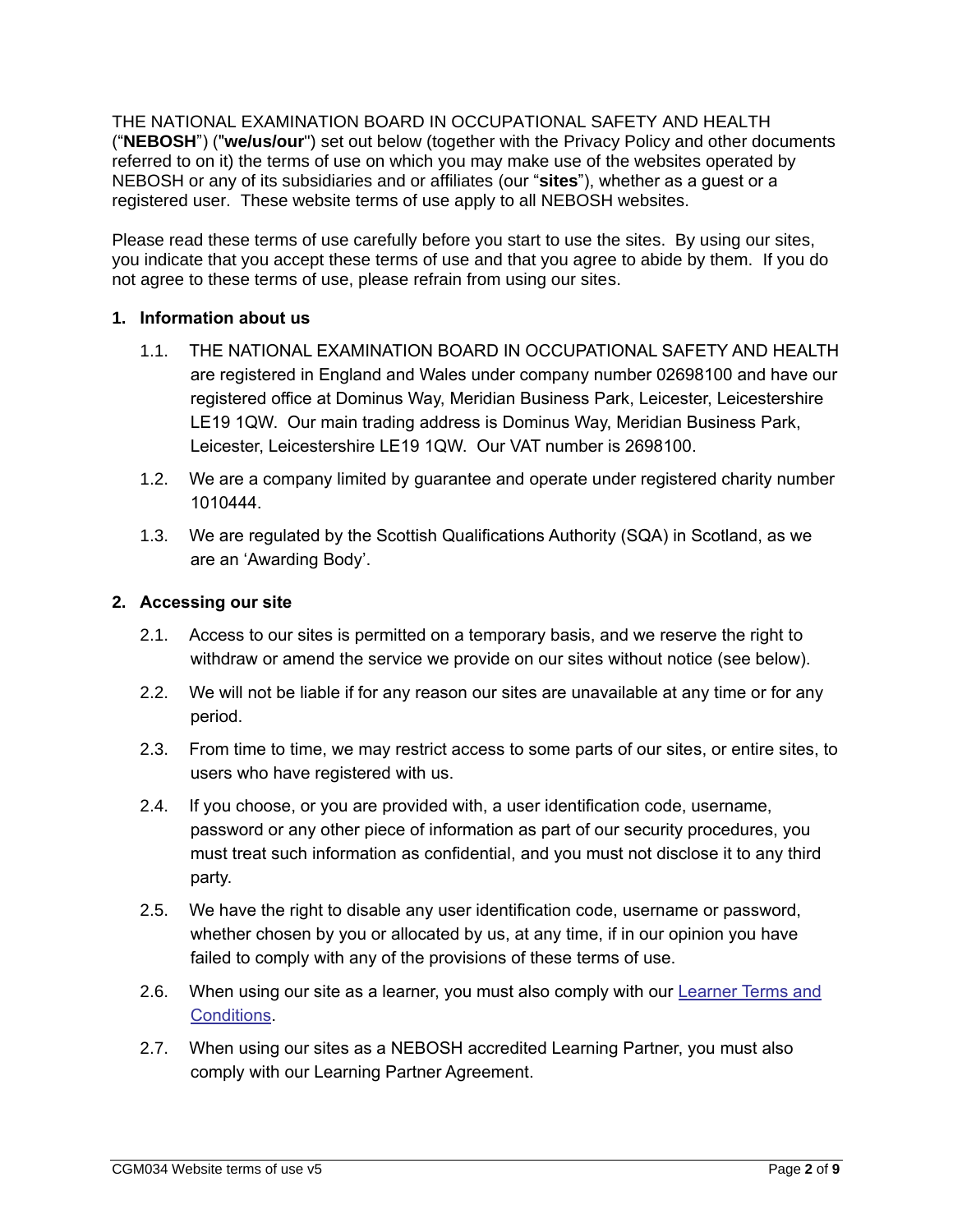- 2.8. You are responsible for making all arrangements necessary for you to have access to our sites.
- 2.9. You are also responsible for ensuring that all persons who access our site through your internet connection are aware of these terms, and that they comply with them.

# <span id="page-3-0"></span>**3. Intellectual property rights**

- 3.1. We are the owner or the licensee of all intellectual property rights in our sites, and in the material published on them. Works are protected by copyright laws and treaties around the world. All such rights are reserved.
- 3.2. You may print off one copy, and may download extracts, of any page(s) from our sites for your personal reference and you may draw the attention of others within your organisation to material posted on our sites.
- 3.3. You must not modify the paper or digital copies of any materials you have printed off or downloaded in any way, and you must not use any illustrations, photographs, video or audio sequences or any graphics separately from any accompanying text.
- 3.4. Our status (and that of any identified contributors) as the authors of material on our sites must always be acknowledged.
- 3.5. You must not use any part of the materials on our sites for commercial purposes without obtaining a licence to do so from us or our licensors.
- 3.6. If you print off, copy or download any part of our sites in breach of these terms of use, your right to use our sites will cease immediately and you must, at our option, return or destroy any copies of the materials you have made.
- 3.7. We have registered the trademark 'NEBOSH 'and the NEBOSH logo on the UK and Community Trade Marks Registers and have applied to register the trade marks in various other territories worldwide, and any unauthorised use is prohibited.
- 3.8. We have acquired a significant reputation and goodwill in the name NEBOSH, and its logo. You will therefore appreciate that NEBOSH regards its trademark rights as being extremely important to the business, as its trademarks are some of its most valuable, and valued, assets.
- 3.9. You may not:
	- 3.9.1. incorporate any NEBOSH Trademarks, in your company name or logo, product or service name, or domain name;
	- 3.9.2. use any NEBOSH Trademarks in any manner that is likely to cause confusion by implying association with NEBOSH;
	- 3.9.3. use any NEBOSH Trademarks in connection with any obscene materials or in a defamatory or libellous manner;
	- 3.9.4. use the NEBOSH logo if you hold a NEBOSH qualification.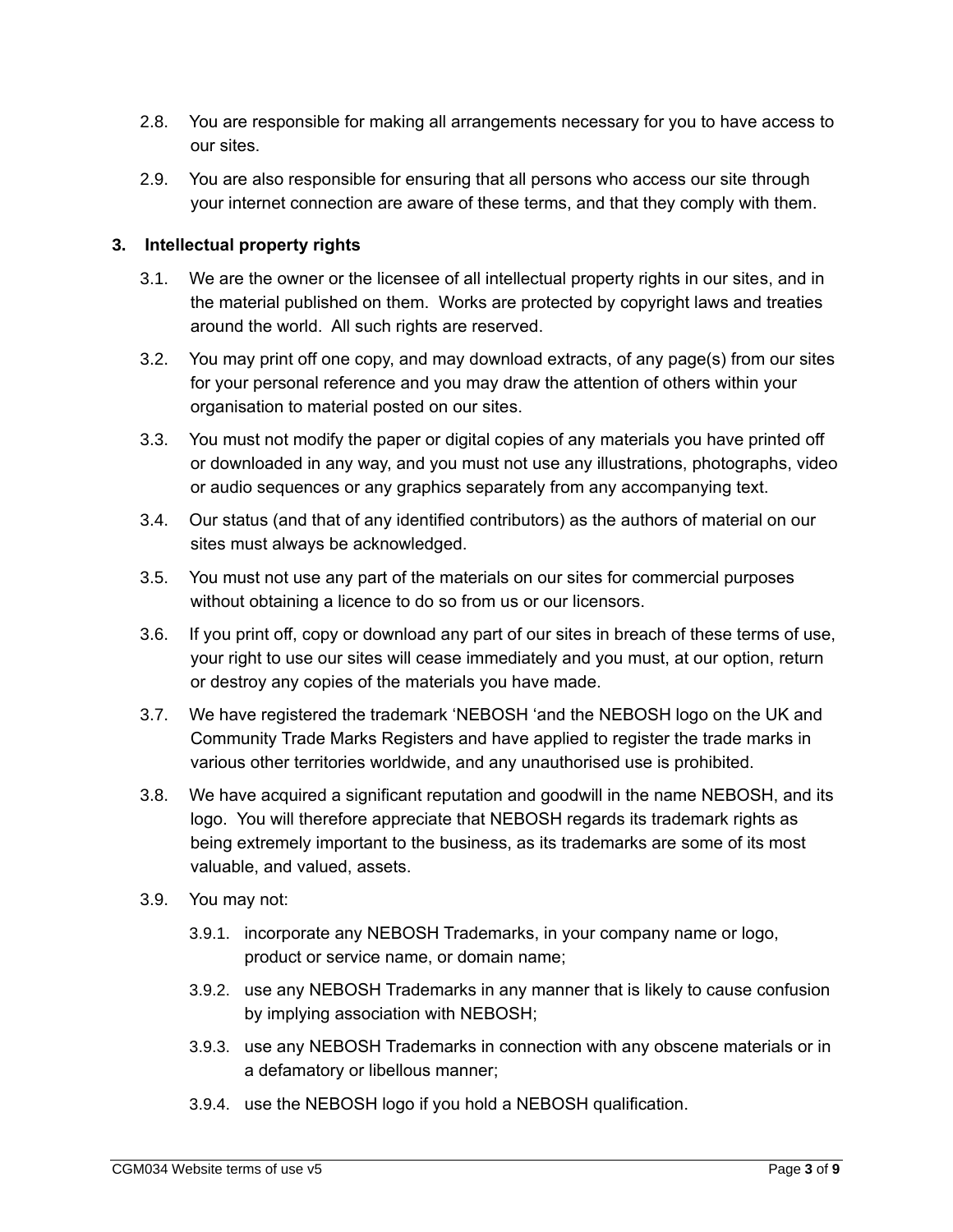- 3.10. You may use a NEBOSH Trademark, provided:
	- 3.10.1. you are organising an event or other project that involves NEBOSH and permission has been given by NEBOSH, and the logo has been supplied by NEBOSH. Usage is restricted to direct, specific references to the particular project or event. Full reproduction guidelines are available to authorised users;
	- 3.10.2. you are a NEBOSH accredited Learning Partner. Accredited Learning Partners can use their own unique logo including their Learning Partner number, in accordance with the terms of usage in the NEBOSH Learning Partner Agreement signed by each accredited Learning Partner.

# <span id="page-4-0"></span>**4. Reliance on information posted**

4.1. Commentary and other materials posted on our sites are not intended to amount to advice on which reliance should be placed. We therefore disclaim all liability and responsibility arising from any reliance placed on such materials by any visitor to our sites, or by anyone who may be informed of any of its contents.

# <span id="page-4-1"></span>**5. Our site changes regularly**

5.1. We aim to update our sites regularly and may change the content at any time. If the need arises, we may suspend access to our sites, or close them indefinitely. Any of the material on our sites may be out-of-date at any given time, and we are under no obligation to update such material.

# <span id="page-4-2"></span>**6. Our liability**

- 6.1. The material displayed on our sites is provided without any guarantees, conditions or warranties as to its accuracy. To the extent permitted by law, we, other members of our group of companies and third parties connected to us hereby expressly exclude:
	- 6.1.1. all conditions, warranties and other terms which might otherwise be implied by statute, common law or the law of equity;
	- 6.1.2. any liability for any direct, indirect or consequential loss or damage incurred by any user in connection with our sites or in connection with the use, inability to use, or results of the use of our sites, defect or inaccuracy of the sites, any websites linked to it and any materials or information posted on it, including, without limitation any liability for:
		- **6.1.2.1.** loss of income or revenue;
		- **6.1.2.2.** loss of business;
		- **6.1.2.3.** loss of profits or contracts;
		- **6.1.2.4.** loss of anticipated savings;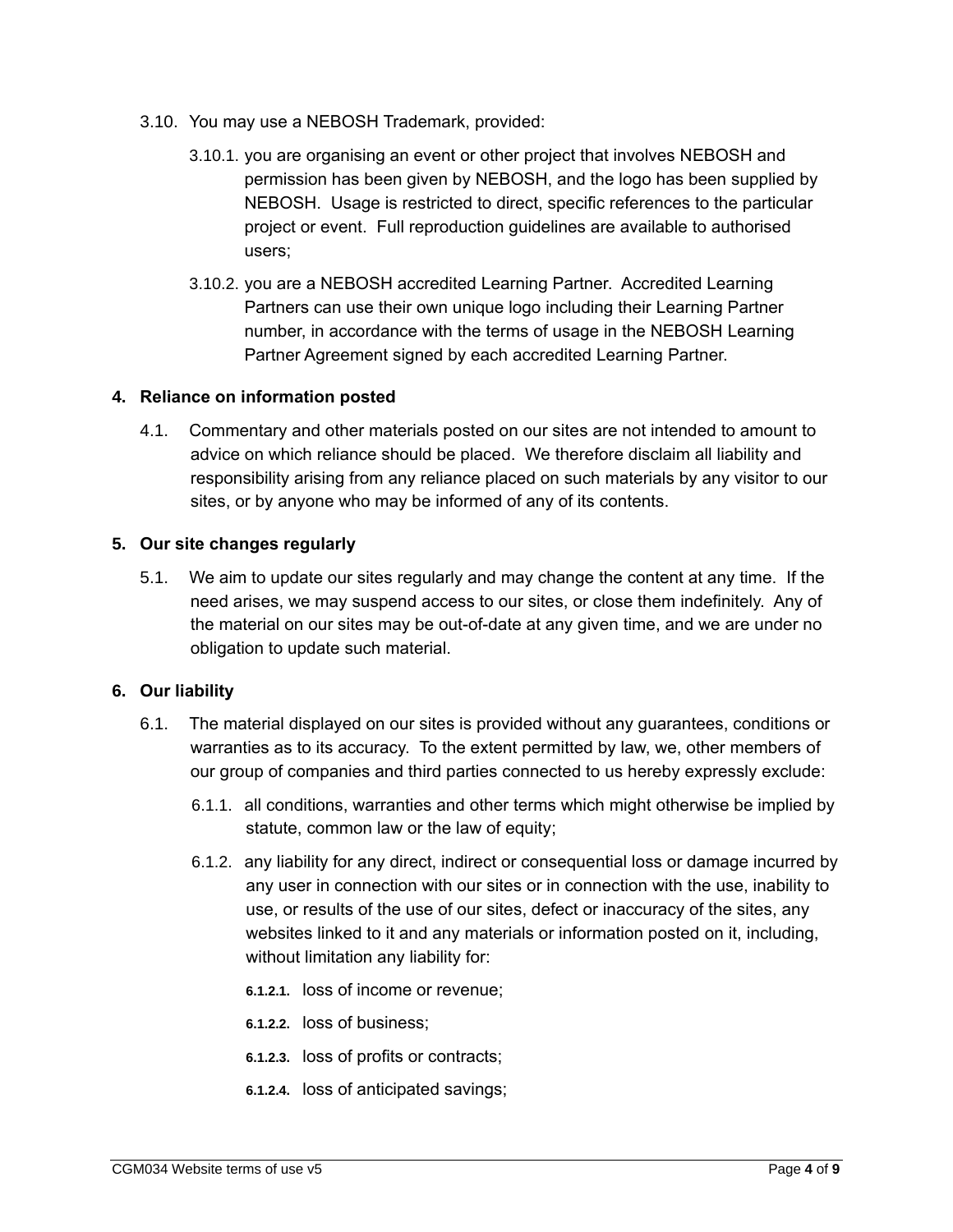- **6.1.2.5.** loss of data;
- **6.1.2.6.** loss of goodwill;
- **6.1.2.7.** wasted management or office time; and
- **6.1.2.8.** for any other loss or damage of any kind, however arising and whether caused by tort (including negligence), breach of contract or otherwise, even if foreseeable, provided that this condition shall not prevent claims for loss of or damage to your tangible property or any other claims for direct financial loss that are not excluded by any of the categories set out above;
- 6.2. This does not affect our liability for death or personal injury arising from our negligence, nor our liability for fraudulent misrepresentation or misrepresentation as to a fundamental matter, nor any other liability which cannot be excluded or limited under applicable law.

#### <span id="page-5-0"></span>**7. Information about you and your visits to our site**

7.1. We process information about you in accordance with our Privacy Policy by using our sites, you consent to such processing and you warrant that all data provided by you is accurate.

#### <span id="page-5-1"></span>**8. Transactions concluded through our site**

8.1. Contracts for the supply of goods, services or information formed through our sites or as a result of visits made by you are governed by separate Terms and Conditions.

#### <span id="page-5-2"></span>**9. Accessibility**

- 9.1. These sites have been designed to be as accessible as possible to people with disabilities and to be compatible with the types of adaptive technology used by people with disabilities, including screen readers and text only web browsers.
- 9.2. You may change the display font size to your preference using your browser. In Internet Explorer, select View, you can change font size and page zoom from this menu. In Google Chrome, select Settings and scroll down to appearance, you can then choose font size and page zoom. Other browsers may vary.
- 9.3. Subject to these terms you may import your own style sheet into this website. For example, in Internet Explorer select Tools, then Internet options, and then Accessibility. Next click on any or all of three checkboxes to ignore colours, font styles or font sizes. In the same window you can change your style sheet by clicking the checkbox that says, 'format documents, using my style sheet' then simply browse to your style sheet and click OK.
- 9.4. We recommend that users download free the latest version of Adobe Reader® to view our Adobe PDF files. Visit Adobe for information about their products.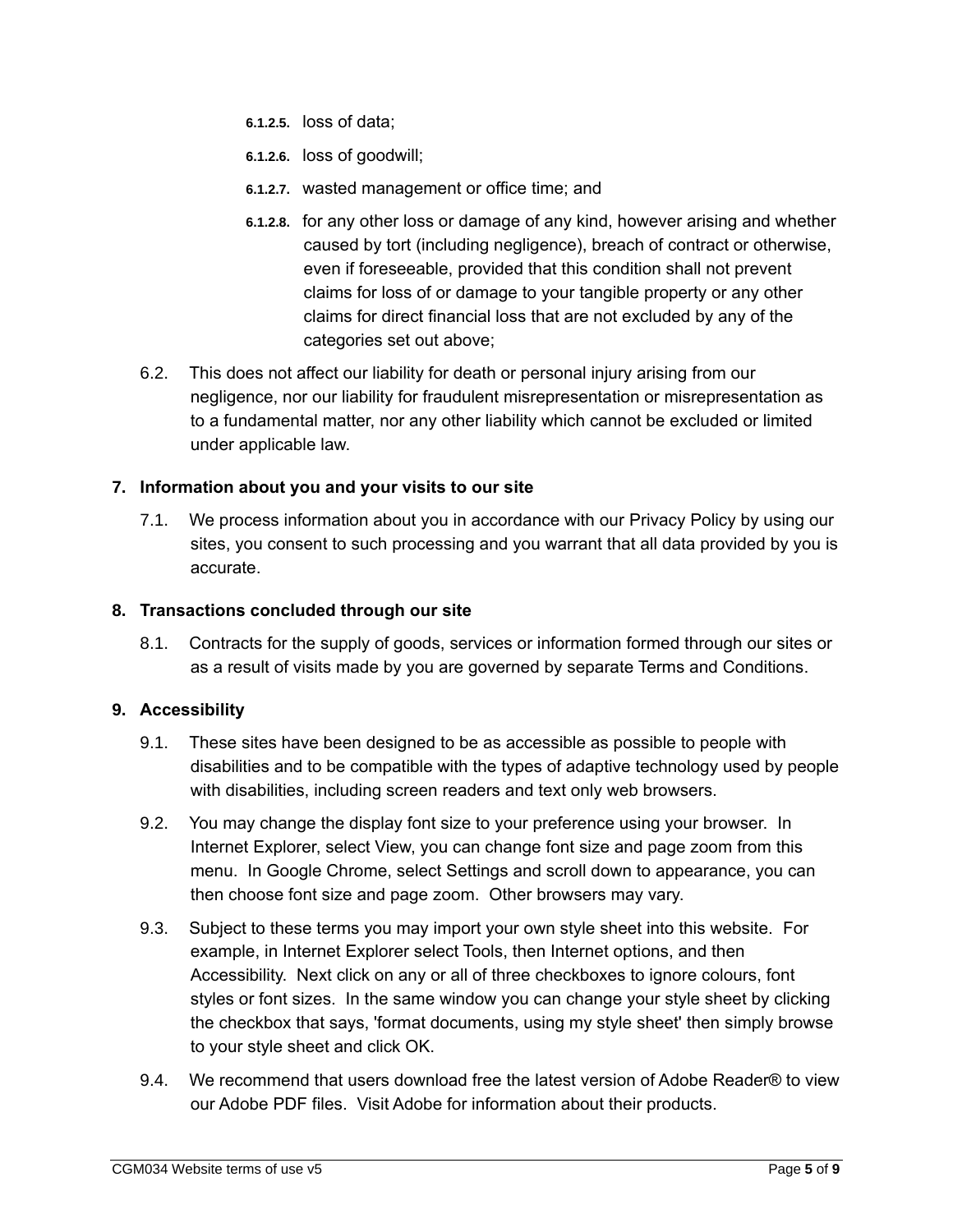9.5. Please note the advice given in this accessibility section is provided for general assistance only and is not intended as formal advice and comes with no guarantees or warrantees as to its accuracy. Please note computer software and hardware systems vary and each system/software will have its own unique way to do things. We will try to assist where possible, but cannot offer any assurances about any of the advice given.

# <span id="page-6-0"></span>**10. Uploading information and other material to our site**

- 10.1. Whenever you make use of a feature (such as form filling) that allows you to upload information or material to our sites it will be your responsibility to make sure the information and/or material you upload is correct and complies with any requirements that may be appropriate in the circumstances.
- 10.2. Pursuant to clause 10.1 you warrant that any such uploading of information/material is correct and you indemnify us for any breach of that warranty.
- 10.3. We will not be responsible, or liable to you or any third party, for the content or accuracy of any information or materials posted by you or any other user of our sites.
- 10.4. We have the right to remove any material or posting you make on our sites if, in our opinion, such material does not comply with the moral and ethical content standards. Such standards shall be determined at our sole discretion.

### <span id="page-6-1"></span>**11. Viruses, hacking and other offences**

- 11.1. You must not misuse our sites by knowingly introducing viruses, trojans, worms, logic bombs or other material which is malicious or technologically harmful.
- 11.2. You must not attempt to gain unauthorised access to our sites, the server on which our sites are stored, or any server, computer or database connected to our sites.
- 11.3. You must not attack our sites via a denial-of-service attack, or a distributed denial-of-service attack.
- 11.4. By breaching any of clauses 11.1, 11.2 and 11.3, you would commit a criminal offence under the Computer Misuse Act 1990. We will report any such breach to the relevant law enforcement authorities, and we will co-operate with those authorities by disclosing your identity to them. In the event of such a breach, your right to use our sites will cease immediately.
- 11.5. We will not be liable for any loss or damage caused by a distributed denial-of-service attack, viruses or other technologically harmful material that may infect your computer equipment, computer programs, data or other proprietary material due to your use of our sites or to your downloading of any material posted on it, or on any website linked to them.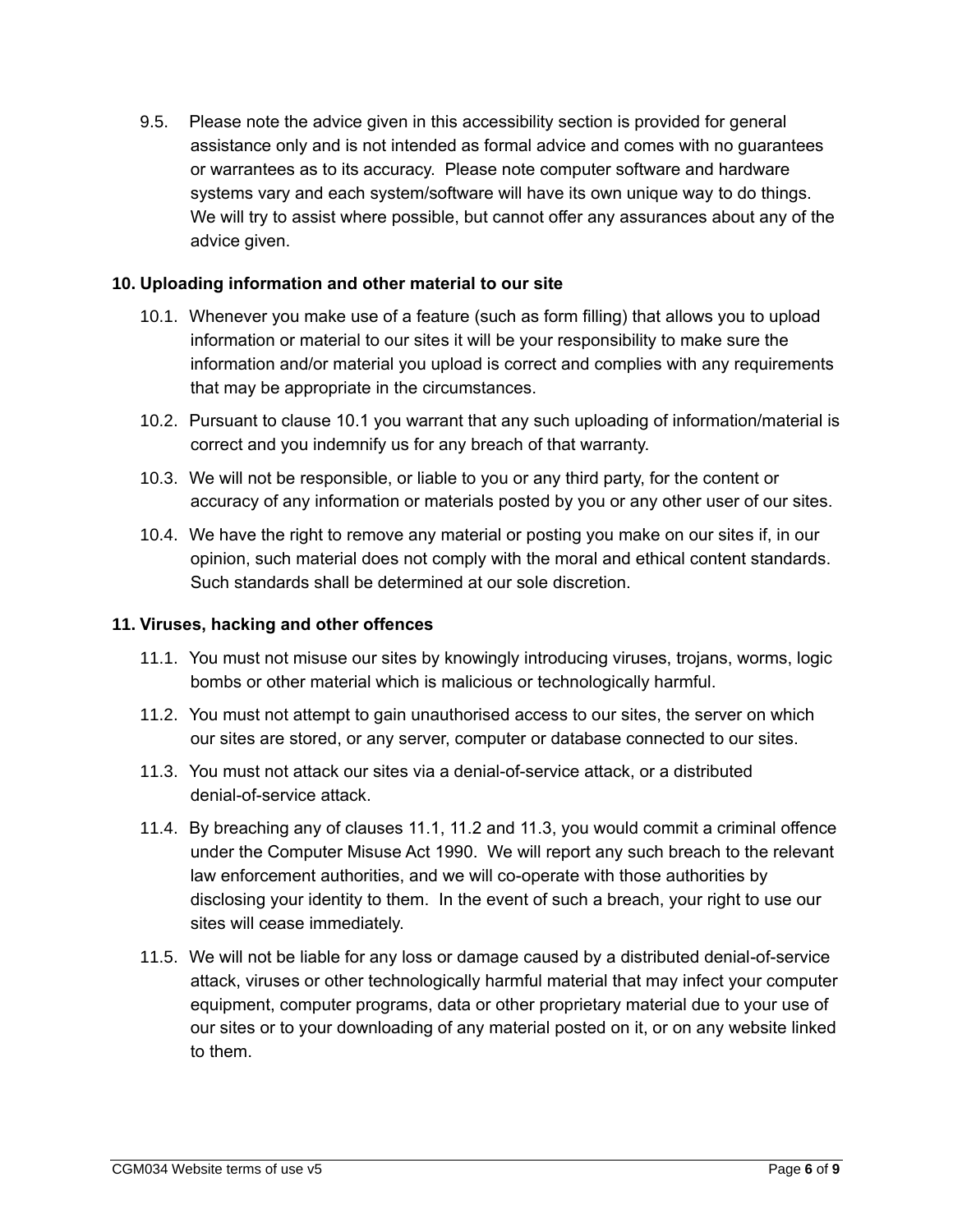#### <span id="page-7-0"></span>**12. Linking to our sites**

- 12.1. You may link to our websites, provided you do so in a way that is fair and legal and does not damage our reputation or take advantage of it, but you must not establish a link in such a way as to suggest any form of association, approval or endorsement on our part where none exists.
- 12.2. We may update page content and page URLs at any time, which could result in broken links on your website. It is your responsibility to regularly review links and make sure that they go to the intended page.
- 12.3. You must not establish a link from any website that is not owned by you.
- 12.4. Our sites must not be framed on any other site. We reserve the right to withdraw linking permission without notice.
- 12.5. The website from which you are linking must comply in all respects with acceptable ethical and moral content standards. Such standards shall be determined at our sole discretion.
- 12.6. If you wish to make any use of material on our sites other than that set out above, please address your request to [info@nebosh.org.uk.](mailto:info@nebosh.org.uk)

# <span id="page-7-1"></span>**13. Links from our sites**

13.1. Where our sites contain links to other sites and resources provided by third parties, these links are provided for your information only. We have no control over the contents of those sites or resources and accept no responsibility for them or for any loss or damage that may arise from your use of them.

# <span id="page-7-2"></span>**14. Jurisdiction and applicable law**

- 14.1. The English courts will have non-exclusive jurisdiction over any claim arising from, or related to, a visit to our sites although we retain the right to bring proceedings against you for breach of these conditions in your country of residence, or any other relevant country.
- 14.2. These terms of use and any dispute or claim arising out of or in connection with them or their subject matter or formation (including non-contractual disputes or claims) shall be governed by and construed in accordance with the law of England and Wales.

#### <span id="page-7-3"></span>**15. Variations**

15.1. We may revise these terms of use at any time by amending this page. You are expected to check this page from time-to-time to take notice of any changes we made, as they are binding on you. Some of the provisions contained in these terms of use may also be superseded by provisions or notices published elsewhere on our sites.